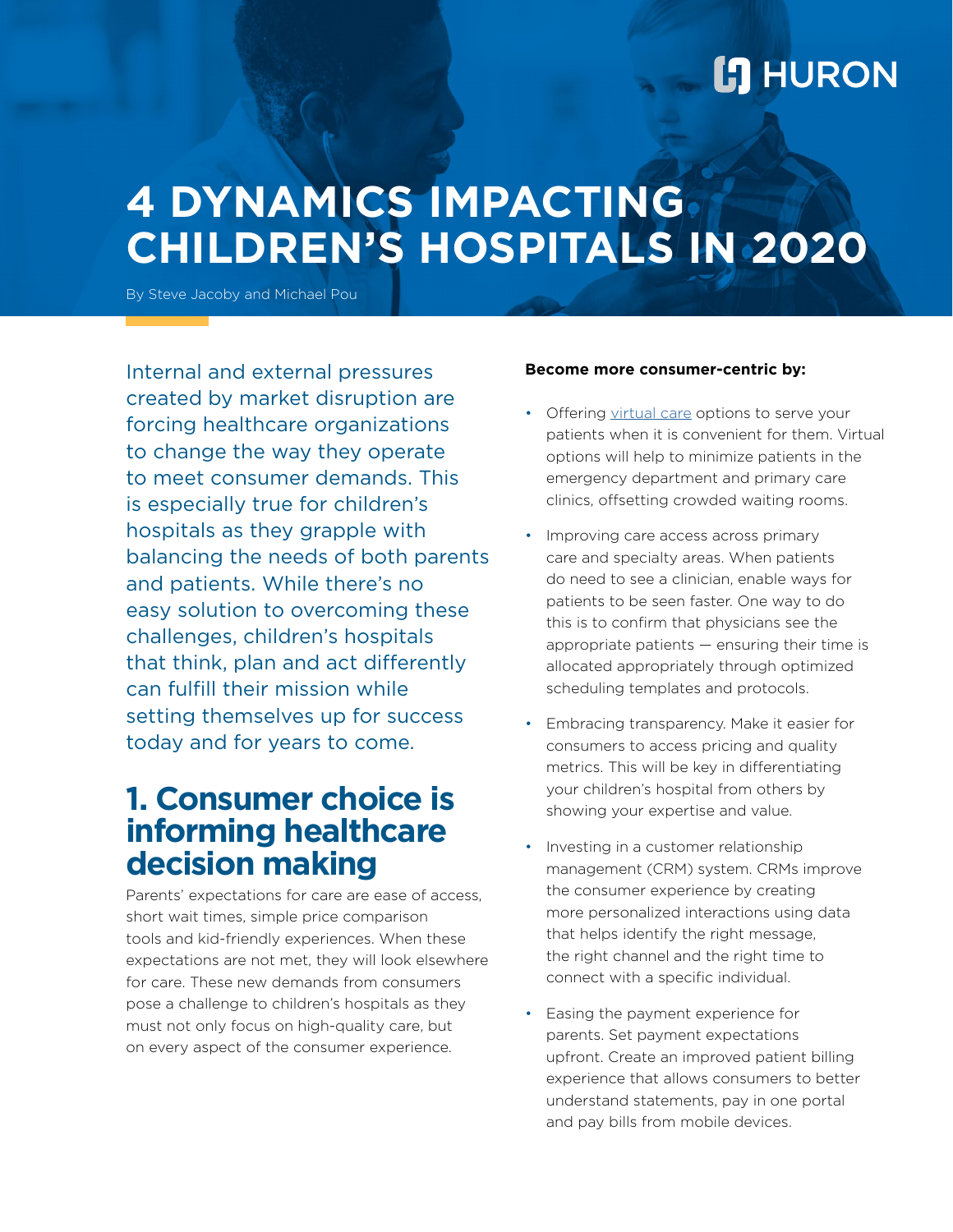## **2. New disrupters are emerging**

Children's hospitals face pressure on numerous fronts. Insurers are creating narrow network health plans that often do not include children's hospitals. At the same time, community hospitals and healthcare systems are expanding into pediatric, and new state-of-the-art standing facilities are opening. Retail clinics, Walgreens, Walmart and CVS are also providing consumers alternatives for receiving care at a time and place that better fits their schedules. Providers should expect more disrupters as new entrants leverage technology and use specialized medicine to target new revenue streams.

#### **Overcome this pressure by:**

- Establishing a strong, clear sense of your organization and its purpose to differentiate yourself in market. Determine what your organization wants to be known for and how best to communicate that message to consumers in the market.
- Building your brand. Traditional tiered branding strategies that hospital marketing departments have relied on will need to be replaced by more comprehensive and personalized approaches to outreach. Children's hospitals must demonstrate their unique attributes, such as convenience, quality or specialized medicine, to the market.
- Using a variety of communication channels to connect with consumers. Use social media, text messages, phone calls and emails to engage consumers, to keep your organization top of mind and to leverage the organization's brand as a top-of-mind provider for all services.
- Integrating the brand into the community. Look for ways to support the community that tie back to the mission. Your organization can support local races or sponsor wellness educational events or other local health-based initiatives to drive community awareness.

## **3. Reduced margins are adding financial pressures**

As deductibles continue to rise and more consumers take on high-deductible insurance plans, consumers are sensitive to the cost of healthcare. As federal reimbursement rates continue to decline, supply cost increases and drug prices continue to skyrocket. These factors all leave hospitals with reduced margins.

### **Mitigate these significant challenges by:**

- Optimizing revenue and cost opportunities. Set clear metrics, timelines and strategies to achieve better performance. Have a key understanding of national benchmarks and leverage reporting to eliminate waste and drive performance.
- Leveraging quality measures to increase managed care payments. Most children's hospitals outperform their adult peers in quality but may not be receiving the higher reimbursement that comes with high-quality outcomes. Take on appropriate levels of risk that might drive additional managed care payments.
- Ensuring the organization is receiving the maximum value from their supply chain by effectively using their group purchasing organization (GPO) and standardizing their vendors.
- Streamlining care management and utilization review processes to proactively manage patient billing status, level of care, denials and length of stay. Develop and optimize an in-house physician adviser program to partner with the care management and utilization review teams, interface with payors as needed and educate the medical staff.
- Looking for additional opportunities in midrevenue-cycle value, e.g., compare expected reimbursement against actual reimbursement to understand payment trends.